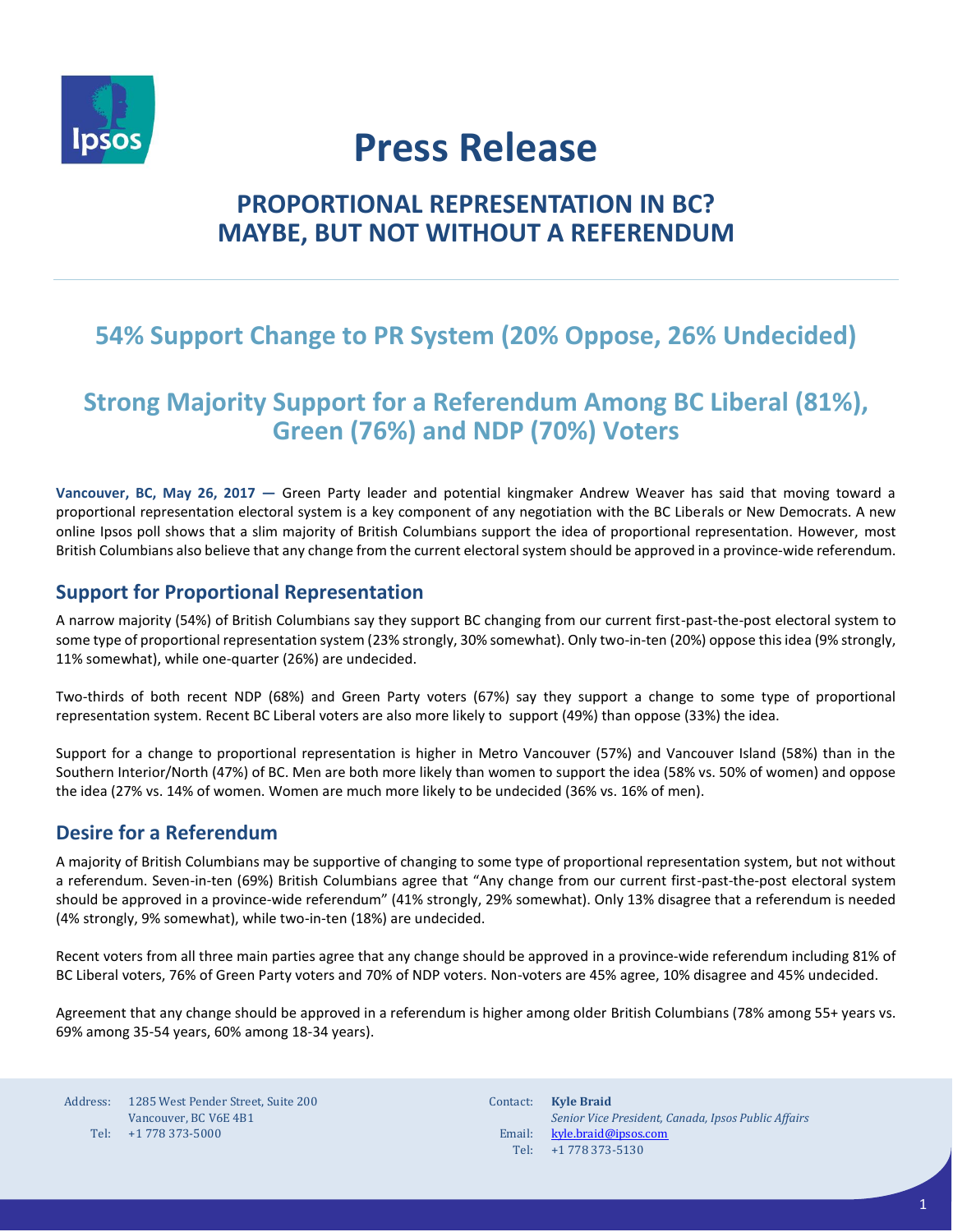

# **Press Release – continued –**

Agreement that a referendum is needed is similar to a May 2016 Ipsos survey of Canadians, where 73% agreed that "The Liberals should not make major changes to Canada's election system without holding a national referendum to get the public's approval for the changes."

### **Other Views on Changing Way MLAs are Elected**

British Columbians have some other beliefs about changing the way that MLAs are elected in BC, including the importance of local representation, the need for public hearings, and not increasing the total number of MLAs.

- 82% agree that "It is important that any change to how MLAs are elected ensures that citizens continue to have access to a Member of the Legislature representing their local area" (5% disagree, 13% undecided).
- 74% agree that "There should be extensive public hearings prior to the government making a firm recommendation about changes to how MLAs are elected in BC" (12% disagree, 14% undecided).
- 60% agree that "Any change to the way we elect MLAs should not increase the number of MLAs, which currently stands at 87"(14% disagree, 25% undecided).

### **Familiarity with Proportional Representation**

Current support for proportional representation is not based on a solid understanding of how proportional representation actually works. Only 10% of British Columbians say they are 'very familiar' with how proportional representation voting systems work (including just 9% of BC Liberal voters, 14% of NDP voters and 12% of Green Party voters). A further 44% say they are at least 'somewhat familiar'. Nearly half (46%) of British Columbians say they are 'not very familiar' (29%) or 'not at all familiar' (17%) with how proportional representation voting systems work.

Men, as is typical in survey questions about awareness/knowledge, claim more familiarity than women (63% of men say they are very/somewhat familiar vs. 46% of women). Older residents also claim a higher familiarity (60% of 55+ years say they are very/somewhat familiar vs. 51% of 18-34 years, 51% of 18-34 years).

| Address: | 1285 West Pender Street. Suite 200 |
|----------|------------------------------------|
|          | Vancouver, BC V6E 4B1              |
| Tel:     | $+1$ 778 373-5000                  |

| Contact: | <b>Kyle Braid</b>                                   |
|----------|-----------------------------------------------------|
|          | Senior Vice President, Canada, Ipsos Public Affairs |
| Email:   | kyle.braid@ipsos.com                                |
| Tel:     | +1 778 373-5130                                     |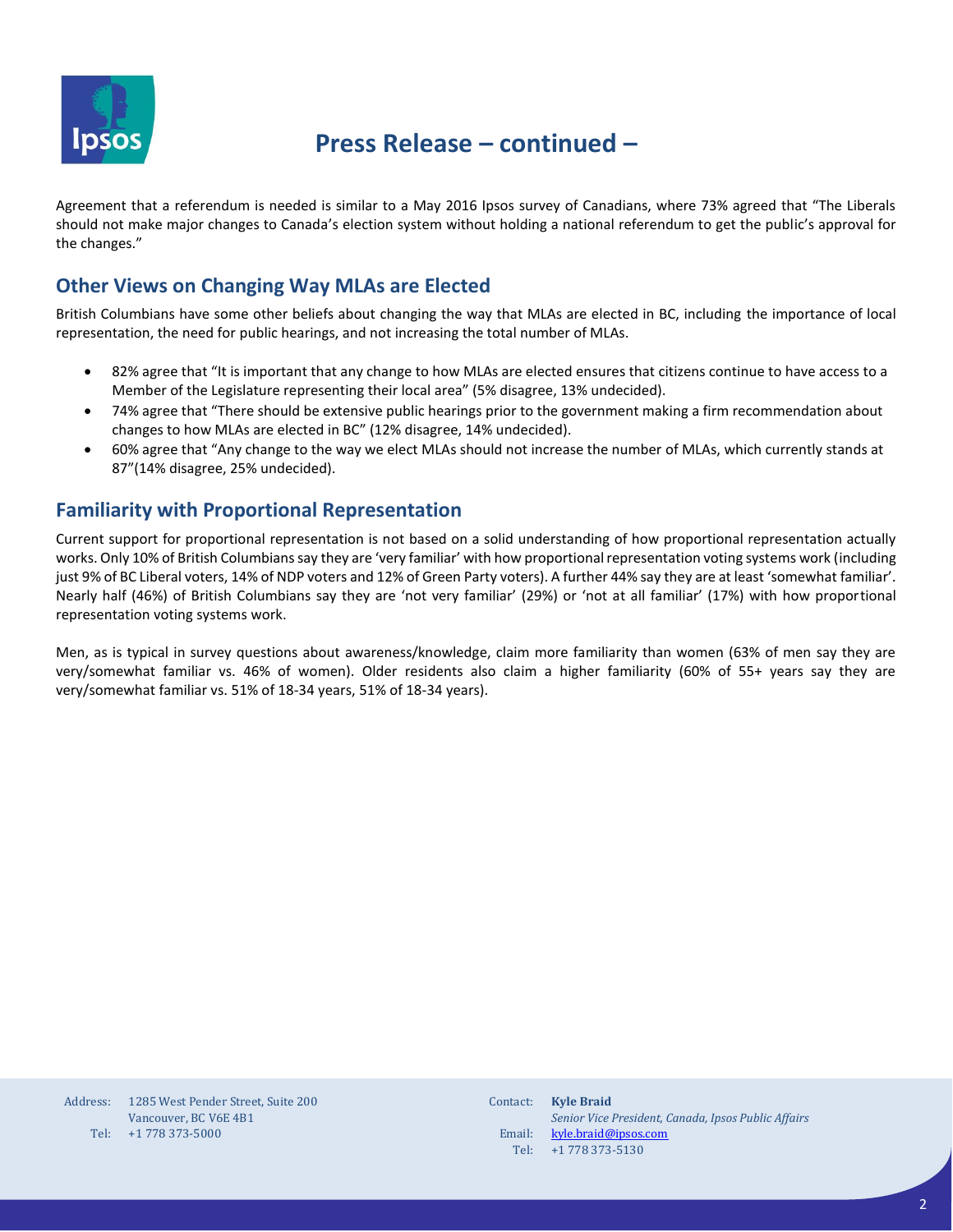

## **Press Release – continued –**

### **About the Study**

*These are the findings of an Ipsos poll of 801 British Columbians conducted May 19 to 22, 2017. The poll was conducted online via the Ipsos I-Say Panel. These data were statistically weighted by region, age, gender, education and 2017 party vote to ensure the sample composition reflects that of the actual BC population according to Census data and 2017 election results. The precision of Ipsos polls containing online data is measured using a credibility interval. In this case, the overall poll is accurate to within +/ - 3.9 percentage points, 19 times out of 20, had all eligible voters been polled. The credibility interval will be wider among subsets of the population. All sample surveys and polls may be subject to other sources of error, including, but not limited to coverage error, and measurement error.*

**For more information on this news release, please contact:**

Kyle Braid Senior Vice President, Canada Ipsos Public Affairs +1 778 373-5130 [kyle.braid@ipsos.com](mailto:kyle.braid@ipsos.com)

| Address: | 1285 West Pender Street. Suite 200 |
|----------|------------------------------------|
|          | Vancouver, BC V6E 4B1              |
| Tel:     | +1 778 373-5000                    |

| Contact: | <b>Kyle Braid</b>                                   |
|----------|-----------------------------------------------------|
|          | Senior Vice President, Canada, Ipsos Public Affairs |
| Email:   | kyle.braid@ipsos.com                                |
|          | Tel: $+1778373-5130$                                |